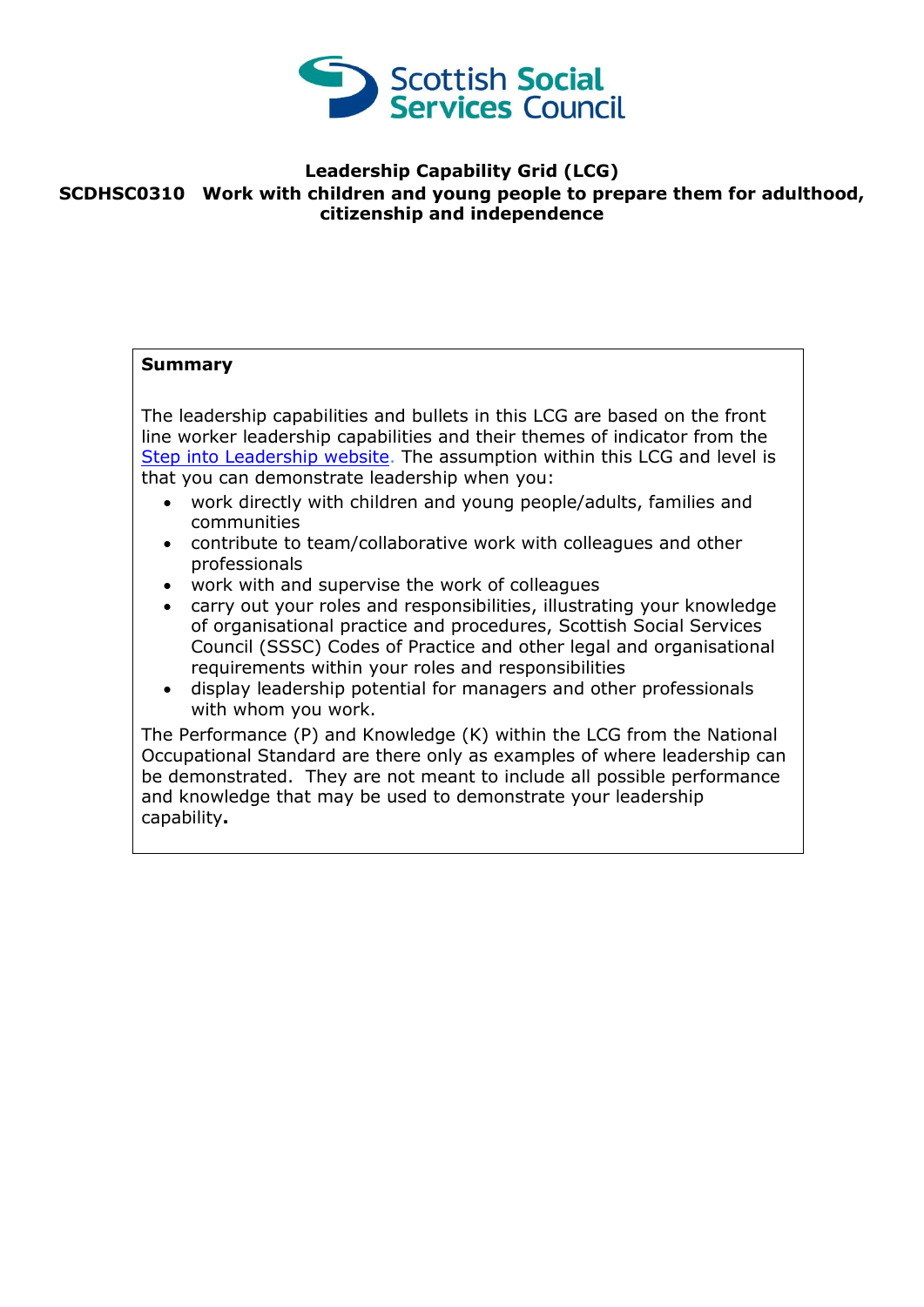

## **Leadership Capability Grid (LCG) SCDHSC0310 Work with children and young people to prepare them for adulthood, citizenship and independence**

| Leadership<br>capabilities         | When working with children and young people to prepare them for<br>adulthood, citizenship and independence you can demonstrate<br>leadership capabilities by:                                                                                                                                                                                                                                                                                                                                                                                                                                                                                                                                                                                                                                                                                                                                |
|------------------------------------|----------------------------------------------------------------------------------------------------------------------------------------------------------------------------------------------------------------------------------------------------------------------------------------------------------------------------------------------------------------------------------------------------------------------------------------------------------------------------------------------------------------------------------------------------------------------------------------------------------------------------------------------------------------------------------------------------------------------------------------------------------------------------------------------------------------------------------------------------------------------------------------------|
| <b>Vision</b>                      | Providing a vision for those with whom you work and your organisation when<br>you:<br>• See how best to make a difference when providing active support ( $P2-14$ ,<br>16, 20-21, 23; K1-5, 11, 16, 25-26, 36-37, 40-52)<br>• Communicate and promote ownership of the vision when working with<br>children and young people (P2-14, 16, 20-21, 23; K1-5, 11, 16, 25-26,<br>36-37, 40-52), assessment and planning (P15, 17-18, 24), seeking extra<br>support (P1, 14, 19; K20, 52) and working with others (P19, 22)<br>• Promote social service values through active participation and<br>personalisation (P2-14, 16, 20-21, 23; K1-5, 11, 13-19; 27, 29, 36-37,<br>40-52) and when working others (P19, 22)<br>• See the bigger picture when demonstrating knowledge and practice of<br>organisational, local and national policies and procedures (P5,16, 22; K6,<br>8-9, 27-28, 33-37) |
| Self-<br>leadership                | Displaying self-leadership when you:<br>• Demonstrate and adapt leadership when working with children and young<br>people to prepare them for adulthood, citizenship and independence (P2-<br>14, 16, 20-21, 23; K24)<br>• Improve own leadership by seeking advice and support ( $P1$ ; K20) and<br>self-reflection (K24)<br>• Take intelligent risks when working with children and young people to<br>prepare them for adulthood, citizenship and independence (P2-14, 16, 20-<br>21, 23; K40, 41-44, 49-52), assessment and planning (P15, 17-18, 24),<br>seeking extra support $(P1, 14, 19; K20, 52)$ and working with others<br>(P19, 22)<br>• Demonstrate and promote resilience (All $P$ ; K3, 4, 19, 32, 37, 41-44, 49-<br>52)<br>• Challenge discrimination and oppression (P5,16, 22; K 1, 4, 31, 36)                                                                            |
| <b>Motivating</b><br>and inspiring | Motivating and inspiring others when you:<br>• Inspire people by personal example (P1-14, 16, 19-23; K14-20, 37, 41-<br>44, 49-52)<br>• Recognise and value the contribution of others (P1-14, 16, 19-23; $K9-10$ ,<br>20, 37, 41-44, 49-52)<br>• Support the creation of a learning and performance culture (P1, 3, 5-6,<br>13-14, 16, 22; K16-20, 24, 37, 41-44, 49-52)                                                                                                                                                                                                                                                                                                                                                                                                                                                                                                                    |
| <b>Empowering</b>                  | Empowering people when you:<br>• Enable leadership at all levels (P1-14, 16, 19-23; K8-9; 16-20, 41-44,                                                                                                                                                                                                                                                                                                                                                                                                                                                                                                                                                                                                                                                                                                                                                                                      |